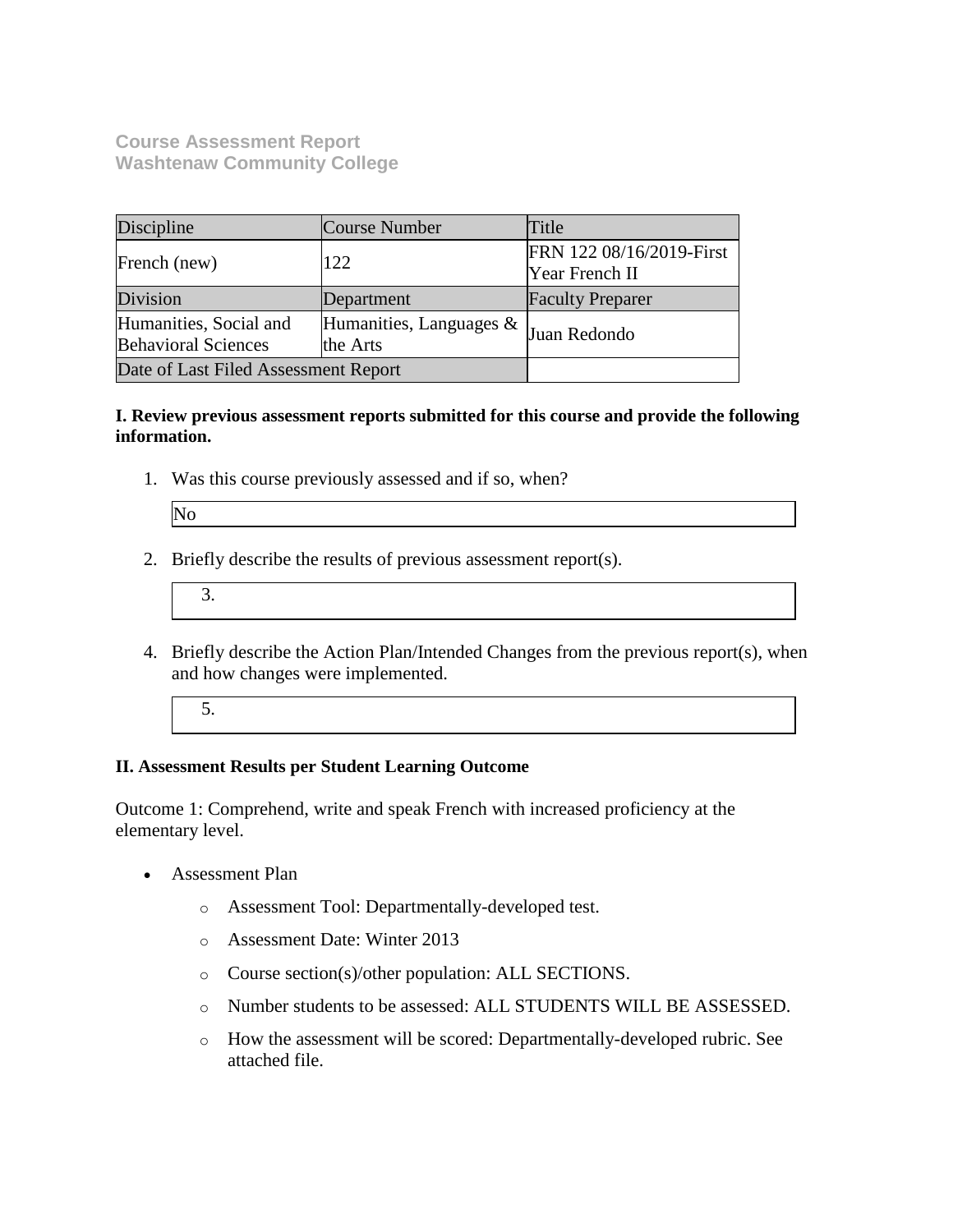- $\circ$  Standard of success to be used for this assessment: 70% of more of students receive 70% or higher.
- o Who will score and analyze the data: Full time instructor in FRENCH.
- 1. Indicate the Semester(s) and year(s) assessment data were collected for this report.

| rall (indicate years below) v measured | Winter (indicate years) | SP/SU (indicate years)<br>below) |
|----------------------------------------|-------------------------|----------------------------------|
|                                        |                         |                                  |

2. Provide assessment sample size data in the table below.

| # of students enrolled | # of students assessed |
|------------------------|------------------------|
|                        |                        |

3. If the number of students assessed differs from the number of students enrolled, please explain why all enrolled students were not assessed, e.g. absence, withdrawal, or did not complete activity.

Enrollment data is not available due to the reorganization of departments.

The difference in number of students is due to absences.

4. Describe how students from all populations (day students on campus, DL, MM, evening, extension center sites, etc.) were included in the assessment based on your selection criteria.

There were only two sections of FRN122.

5. Describe the process used to assess this outcome. Include a brief description of this tool and how it was scored.

There were three items to be assessed:

Comprehension [3,2,1,0].

Spelling and diacritics [2,1,0].

Grammar, vocabulary and word choice [3,2,1,0].

A total of 20 students took the WINTER 2019-FRN122 Assessment test:

7 students scored over 90%.

15 students scored over 80%.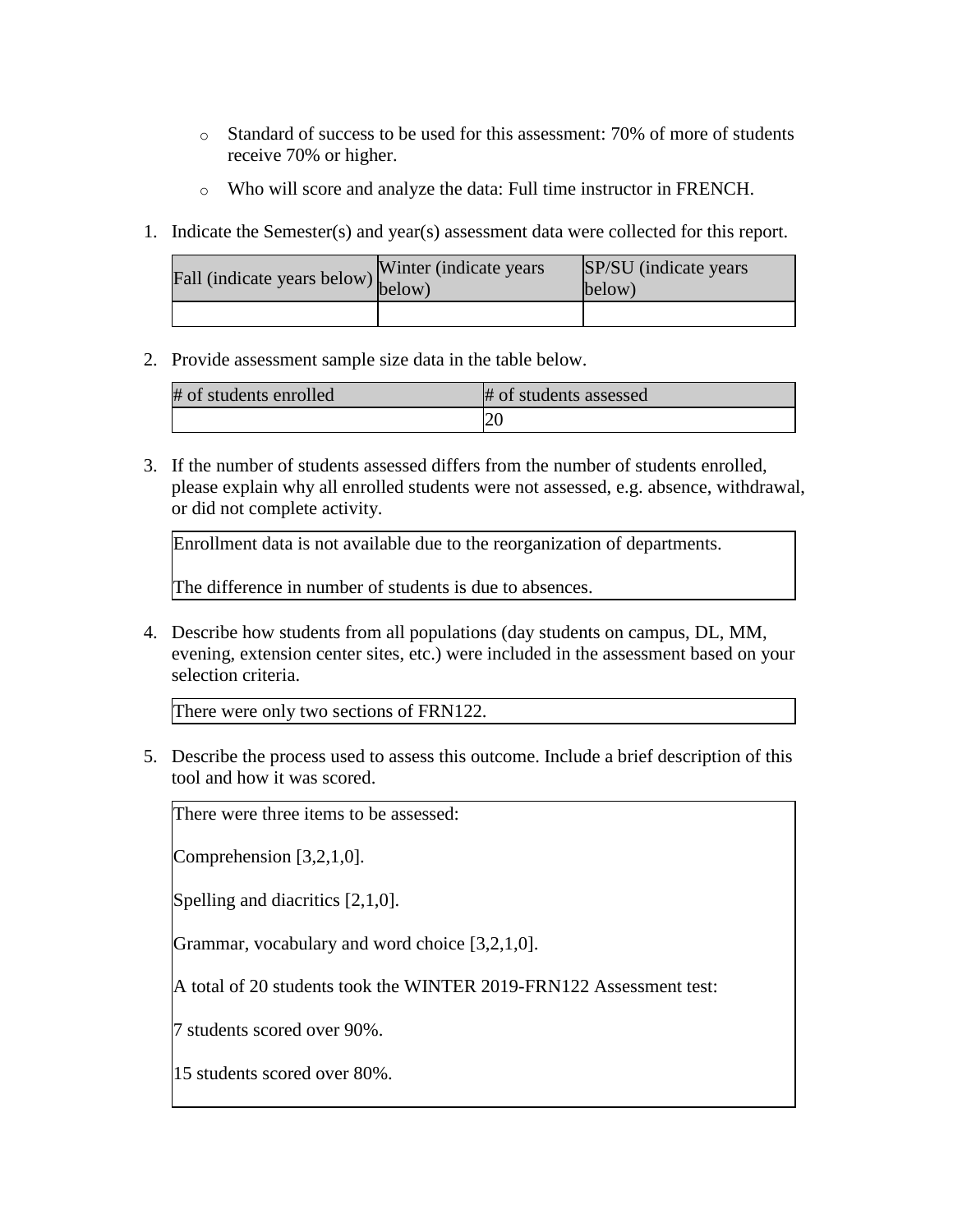17 students scored over 70%.

3 students scored below 70%

6. Briefly describe assessment results based on data collected for this outcome and tool during the course assessment. Discuss the extent to which students achieved this learning outcome and indicate whether the standard of success was met for this outcome and tool.

Met Standard of Success: Yes

Students did reasonably well in oral comprehension (Section I), which consisted of present subjunctive and contrast of past tenses and double negative adverbs.

Two students answered the questions with perfect grammar, spelling, accents and object replacements. Eleven other students reached almost perfection having some minor errors in spelling or tense. Seventeen students surpassed the goal of 70%.

Students had more difficulty in recognizing the contrast between the Indicative vs the Subjunctive moods [modes] (Section II). Only fourteen students reached the goal of 70% here.

Students did exceedingly well in the always arduous task of differentiating the Imperfect vs the Simple past tenses of Indicative [Section III). Sixteen students went over the mark of 70% in this section, a very unusual occurrence/phenomenon.

Sixteen students scored over 70% in section IV: answering affirmative questions with double or multiple negative adverbs.

Remarkably, all twenty students passed a very difficult topic at this level: Conditional clauses in the past (Section V). Nineteen students reached well over 70%. Just one of the total of twenty students went barely over the 70% score.

Summary:

As 17/20 (85%) met the standard of success, students met the Outcome 1 expectations set for FRN122, in spite of most of them coming to this level with no confidence at all in their oral/aural and grammatical skills area.

More emphasis needs to be placed on oral exposure and authentic personal practice in the classroom. Students have to be challenged to generate their own written and oral expressions through creativity tasks as well as intensive experimentation, with genuine daily life language and fundamental French structures, both as home activities as well as their implementation in the classroom time.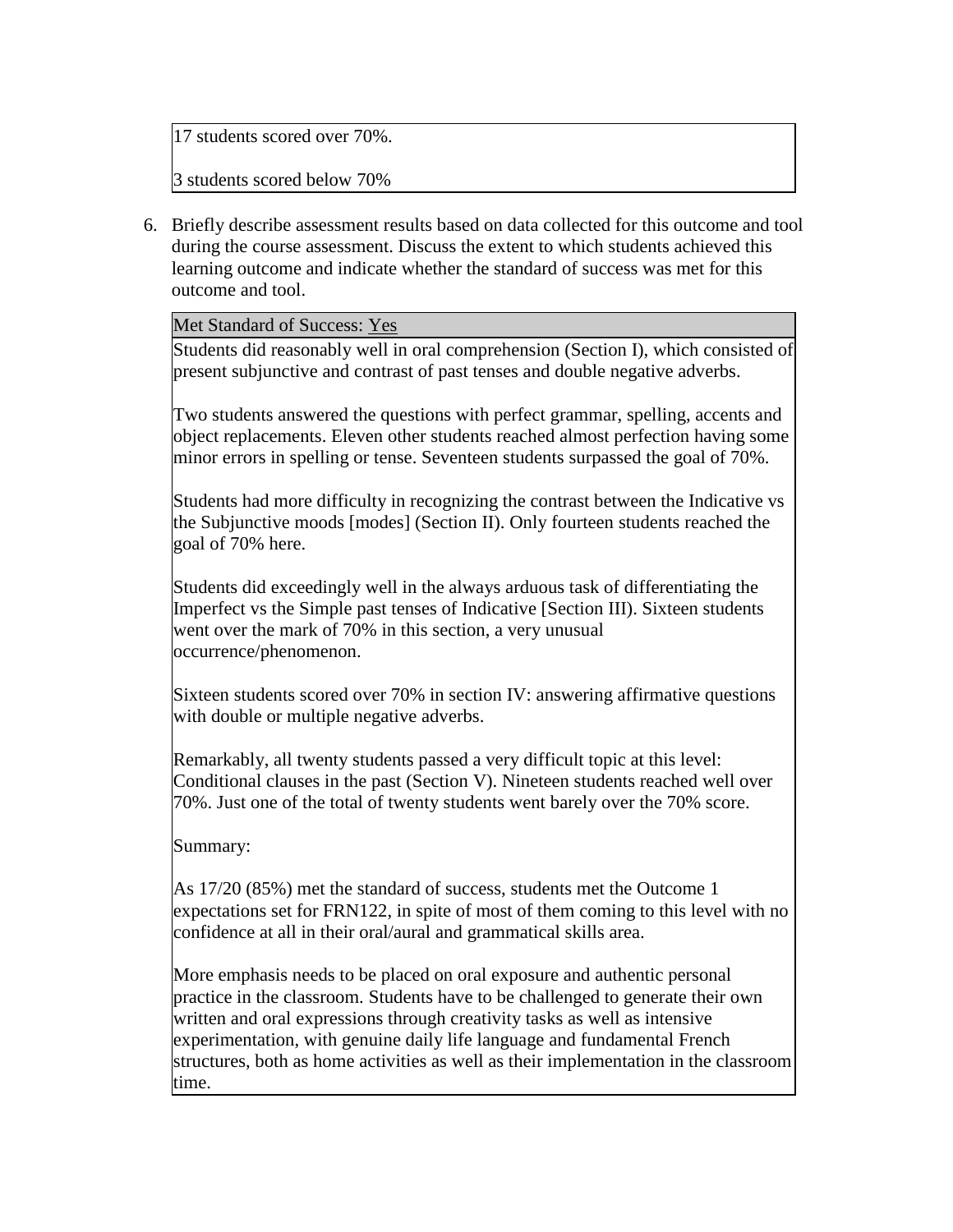7. Based on your interpretation of the assessment results, describe the areas of strength in student achievement of this learning outcome.

Outcome 1 met the expectations set for FRN122. Most of the students came to FRN122 with no confidence at all in their oral/aural and grammatical skills. There were two silent classes, just spectators. In spite of that fact, students became more vocal and assertive as the semester progressed.

Students created/made up their own questions at home making use of the structures learned every single day in class. Their strength in this area was well demonstrated in the Assessment tests results.

7 students scored over 90%

15 students scored over 80%

17 students scored over 70%

3 students scored below 70%

Students did reasonably well in oral communication (section I) which consisted of Present Subjunctive and contrast of Past tenses Indicative and Double Negative. Two students answered the questions with perfect grammar, spelling, accents and object replacements. Eleven other students reached almost perfection, having some minor errors in spelling/tense. Seventeen students surpass the goal of 70% grade

Students had more difficulty in recognizing the contrast between Indicative and Subjunctive moods-modes (Section II). Only fourteen students reached the goal of 70%.

Students did exceedingly well in the always very arduous task of differentiating the imperfect vs the simple past tenses of indicative (Section III). Sixteen students went over the mark of 70% in this section, a very unusual occurrence/phenomenon.

Sixteen students scored over the mark of 70% in this section of answering written affirmative questions with double or triple negative adverbs [Section IV).

Remarkably, all twenty students passed a very difficult subject at this level: conditional clauses in the past (Section V). Just one of these students went barely over the 70% score.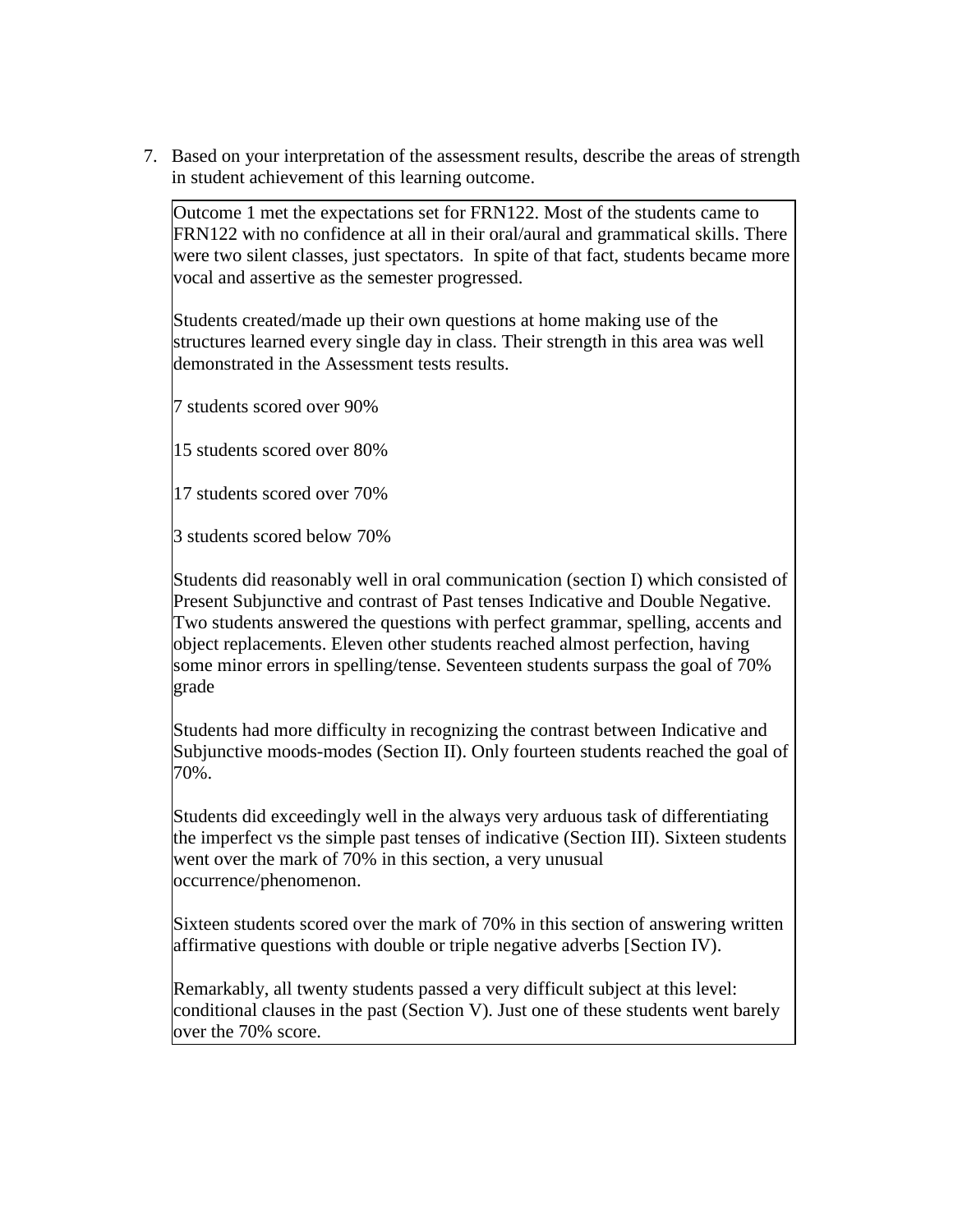8. Based on your analysis of student performance, discuss the areas in which student achievement of this learning outcome could be improved. If student met standard of success, you may wish to identify your plans for continuous improvement.

More emphasis should be put on oral exposure and on authentic idiosyncratic [personal] practice in the classroom. Students need to practice constantly to generate their own written and oral expressions through creativity tasks and experimentation. Fundamental language structures and recreation of genuine daily life language are imperative as tasks for home and then to be implemented in the classroom time.

Outcome 2: Express information, thoughts and feelings by using a variety of verb forms, vocabulary and grammatical structures.

- Assessment Plan
	- o Assessment Tool: Departmentally-developed test.
	- o Assessment Date: Winter 2013
	- o Course section(s)/other population: ALL SECTIONS.
	- o Number students to be assessed: ALL STUDENTS WILL BE ASSESSED.
	- o How the assessment will be scored: Departmentally-developed rubric.
	- o Standard of success to be used for this assessment: 70% of more of students receive 70% or higher
	- o Who will score and analyze the data: Full time instructor in FRENCH.
- 1. Indicate the Semester(s) and year(s) assessment data were collected for this report.

| Fall (indicate years below) $\begin{bmatrix} \text{w}\text{inter} \\ \text{below} \end{bmatrix}$ | Winter (indicate years) | SP/SU (indicate years)<br>below) |
|--------------------------------------------------------------------------------------------------|-------------------------|----------------------------------|
|                                                                                                  |                         |                                  |

2. Provide assessment sample size data in the table below.

| # of students enrolled | # of students assessed |
|------------------------|------------------------|
|                        |                        |

3. If the number of students assessed differs from the number of students enrolled, please explain why all enrolled students were not assessed, e.g. absence, withdrawal, or did not complete activity.

Enrollment data is not available due to the reorganization of departments.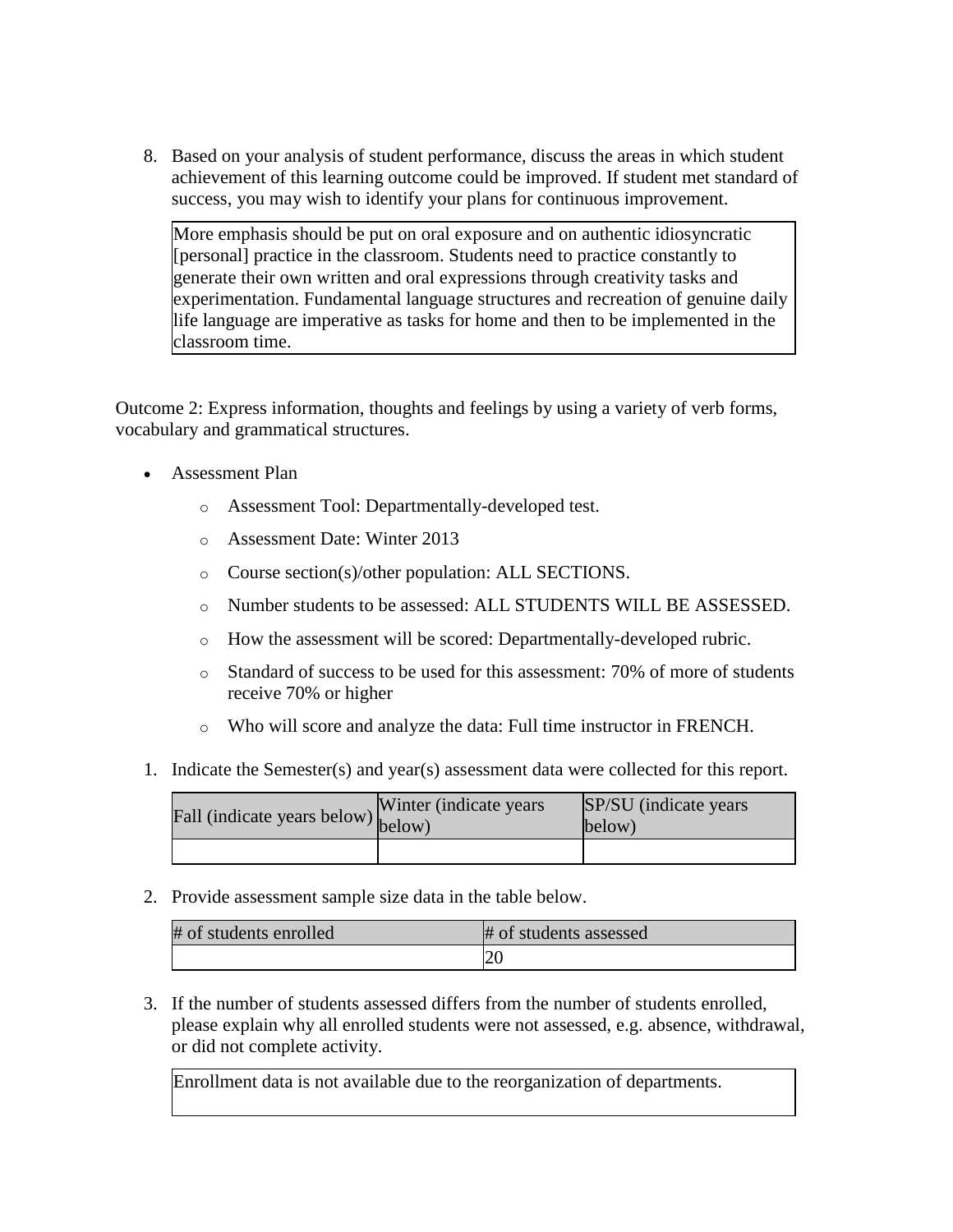The difference in number of students is due to absences.

4. Describe how students from all populations (day students on campus, DL, MM, evening, extension center sites, etc.) were included in the assessment based on your selection criteria.

All students in both sections of FRN122.

5. Describe the process used to assess this outcome. Include a brief description of this tool and how it was scored.

| Sections I, IV and V were used to test Outcome 2:                   |                                                                                                                                                                     |
|---------------------------------------------------------------------|---------------------------------------------------------------------------------------------------------------------------------------------------------------------|
| Command of sentence structure                                       | [10,9,8,7,6,5,4,3,2,1,0]                                                                                                                                            |
| Command of vocabulary and word<br>choice $[10,9,8,7,6,5,4,3,2,1,0]$ |                                                                                                                                                                     |
| <b>Effective communication</b>                                      | [10,9,8,7,6,5,4,3,2,1,0]                                                                                                                                            |
|                                                                     | These three sections forced students to show their command of sentence structure,<br>vocabulary and word choice, since there are five object propouns in French and |

vocabulary and word choice, since there are five object pronouns in French and plenty of negative adverbs.

6. Briefly describe assessment results based on data collected for this outcome and tool during the course assessment. Discuss the extent to which students achieved this learning outcome and indicate whether the standard of success was met for this outcome and tool.

Met Standard of Success: Yes

Answering questions in a logical manner requires the use of multiple object pronouns and a rich variety of negative adverbs, which is wonderful proof of efficient communication.

Paradoxically enough, this outcome proved itself to be the most successful one of the two. Out of twenty students tested, nineteen (95%) passed the mark of 70%.

10 students got a score higher than 90%.

9 students got a score higher than 80%.

Only one student 'failed' to reach the minimum goal of 70%.

Our WCC students need to be exposed to the real French language apart from the traditional methodologies of textbooks. Exposure to different geographical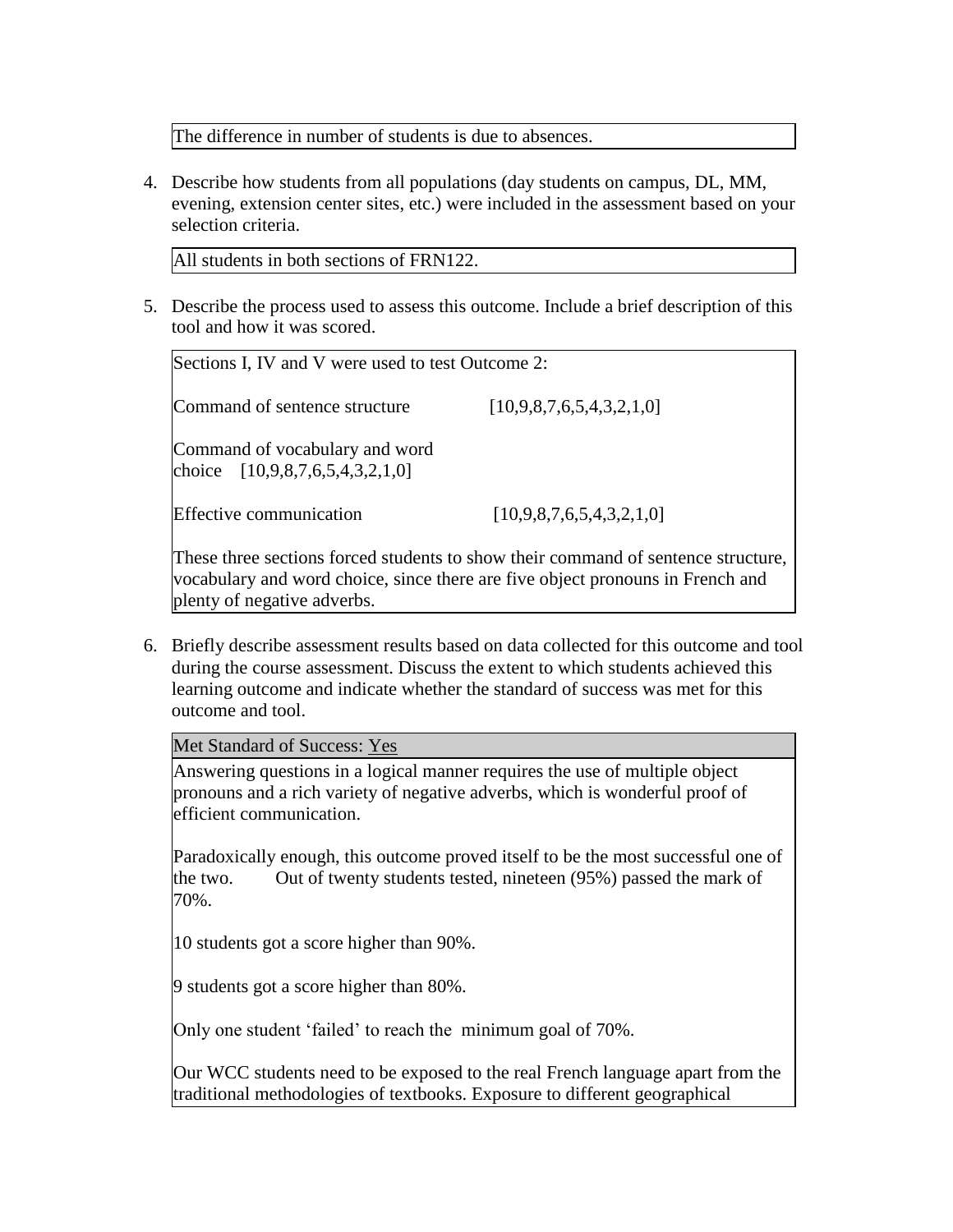versions of the French language as well as its cultural dimensions will enrich their knowledge of the language and raise their consciousness of the people who speak it.

7. Based on your interpretation of the assessment results, describe the areas of strength in student achievement of this learning outcome.

Sections I, IV and V were used to test Outcome 2:

Command of sentence structure, command of vocabulary and word choice and effective communication.

These three sections forced students to give proof of their command of sentence structure, of vocab and word choice. There are five object pronouns in French to replace each corresponding object, and many affirmative adverbs to be turned into double and multiple negative ones therefore perfect answers made the point[s]. Answering questions allowed students to demonstrate their skills as effective communicators and show their skills at the time of expressing themselves with perfect sentence structures and correct word choice.

8. Based on your analysis of student performance, discuss the areas in which student achievement of this learning outcome could be improved. If student met standard of success, you may wish to identify your plans for continuous improvement.

Students were challenged to generate their own speech in the target language from the very beginning. They had to create/make up questions at home expressing their own feelings and thoughts (daily life language), applying the grammar learned at that stage in the classroom. Students were constantly bombarded with oral French as they had to answer questions asked to them by both the instructors and their classmates. Creating their own language and implementing it in the classroom allowed them to grasp the essentials of the topic, consolidate it and enlarge their knowledge and self-confidence in the target language, thus creating familiarity and a sense of comfort.

Students will continued to be exposed to different geographical variations of the language as well as to different registers according to the environment and circumstances the native speakers in which they find themselves.

I always strive for improvement. I search constantly for new teaching techniques and methodologies, to approach the learning experience from different angles. I try to encompass all aspects that a language conveys: its history as reflected in its idiomatic expressions/selective lexicon, the cultures of their speakers and their world vision, Weltanschauung, as the three of them are intimately intertwined.

My goal is to impart among my students not only the fundamentals of the language but also the multifarious aspects of the cultural life of the speakers of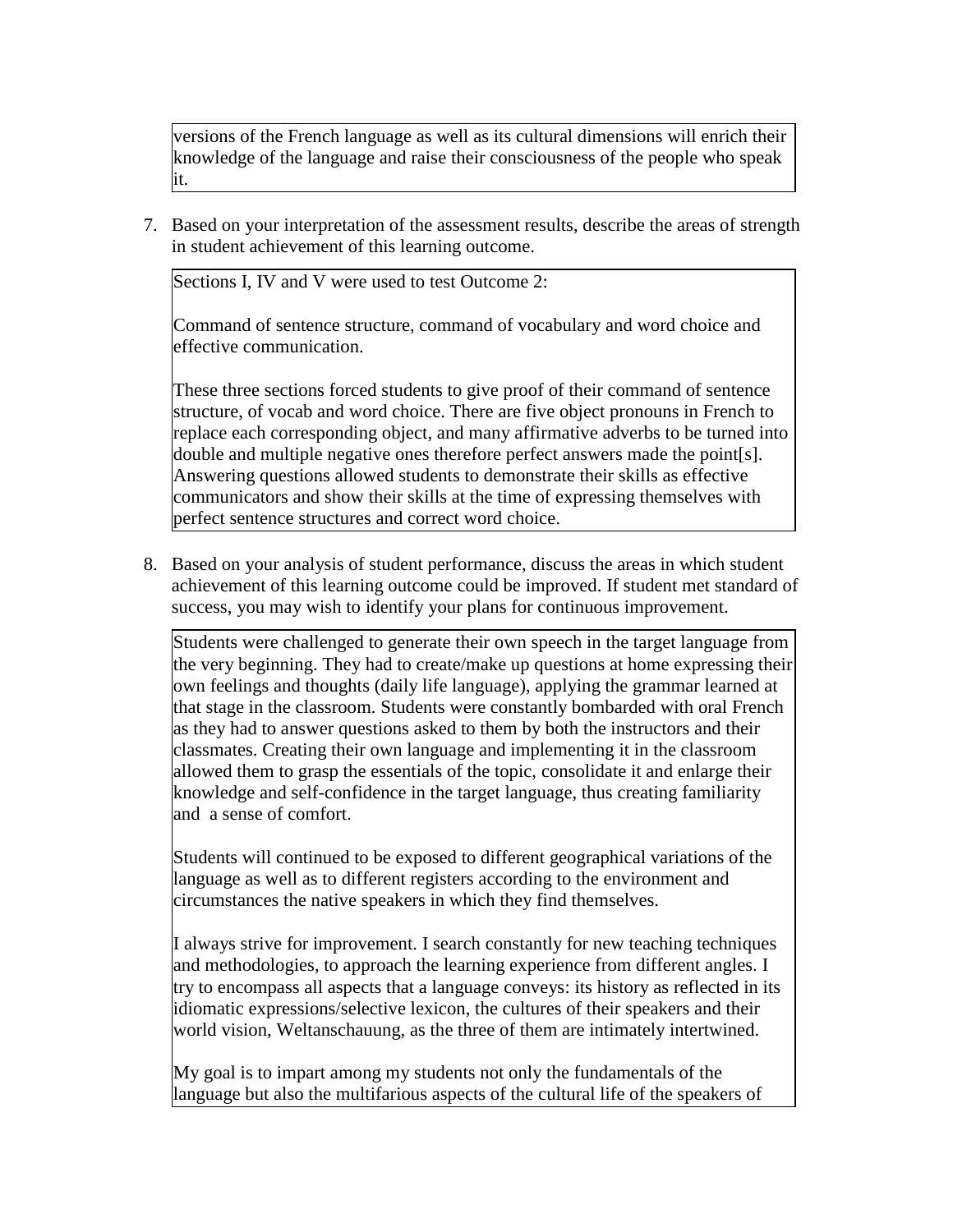French. Students need to not only be exposed to the different geographical variations of the language but also to the way they approach all the aspects of material and spiritual life, so our students can communicate better with them.

## **III. Course Summary and Intended Changes Based on Assessment Results**

1. Based on the previous report's Intended Change(s) identified in Section I above, please discuss how effective the changes were in improving student learning.

No previous assessment report.

Based on this report, students will improve their oral skills every day by answering grammatically complex questions about daily life experiences to each other, as well as to the instructor in the classroom. We are planning to have a French language club which will meet once or twice a week from next semester on.

2. Describe your overall impression of how this course is meeting the needs of students. Did the assessment process bring to light anything about student achievement of learning outcomes that surprised you?

My overall impression is that students did very well and that when they transfer, they are very successful in their placement tests. Some of them they even skip one or two levels at the University of Michigan and at EMU.

A couple of students who did well in the class did not do so well on the Assessment test. Two other students impressed me positively by their results in the tests.

I always strive for improvement and innovation in my teaching methodologies. I will continue to do so throughout my professional experience by teaching the foreign language from different perspectives, using multiple methodologies and constantly searching for new ways and angles from which to teach. I will also continue to adjust the pedagogy to each specific person according to their idiosyncrasy.

3. Describe when and how this information, including the action plan, was or will be shared with Departmental Faculty.

As soon as possible.

4.

Intended Change(s)

| Description of the<br><b>Intended Change</b><br>change | Rationale | Implementation<br>Date |
|--------------------------------------------------------|-----------|------------------------|
|--------------------------------------------------------|-----------|------------------------|